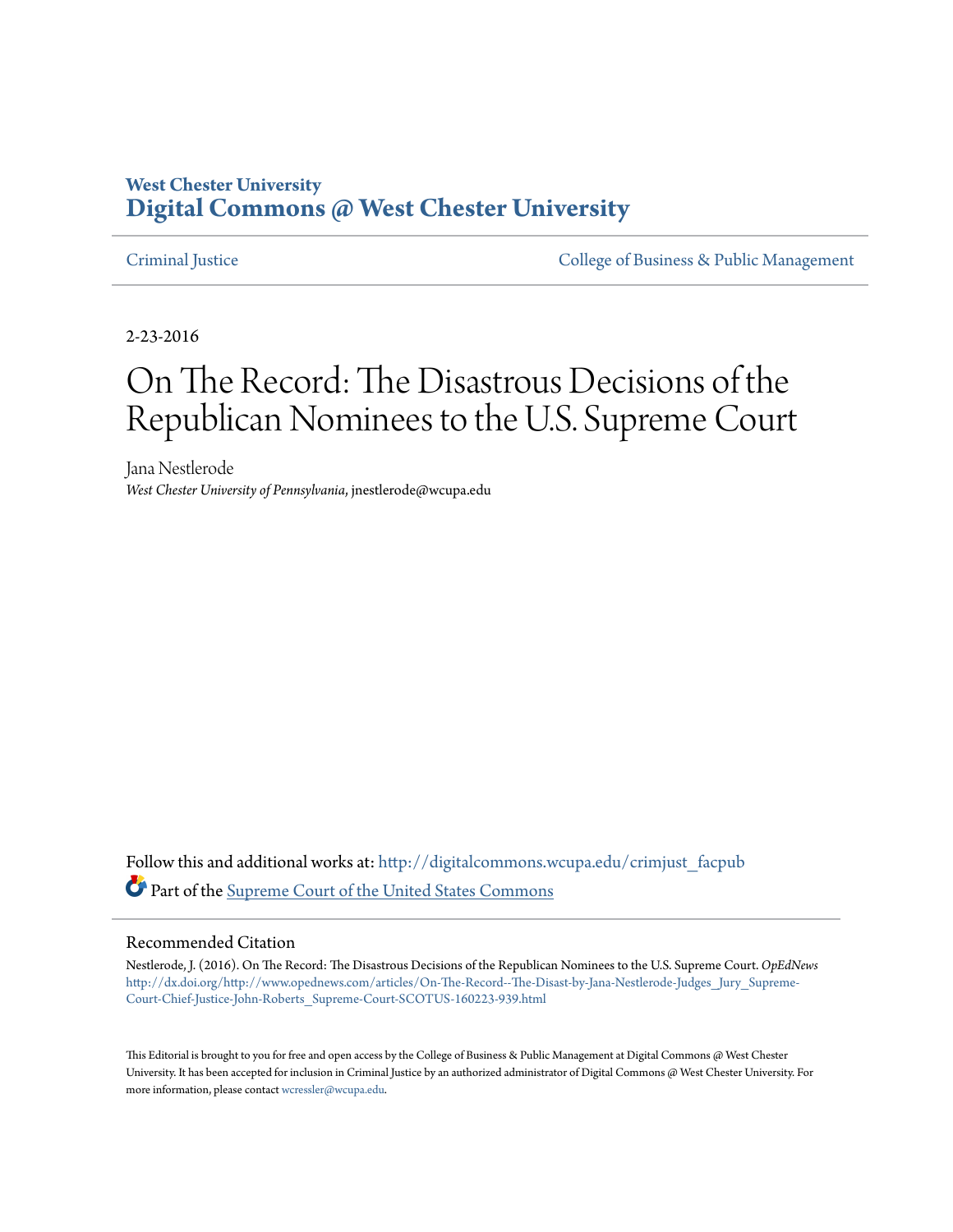# **Exclusive to OpEdNews: OpEdNews Op Eds 2/23/2016 at 15:42:42 On The Record: The Disastrous Decisions of the Republican Nominees to the U.S. Supreme Court** *By [Jana Nestlerode](http://www.opednews.com/author/author13945.html)*

One of the strongest reasons to keep Republican candidates from occupying the Oval Office is the U.S. Supreme Court. Republican presidents have most consistently nominated candidates to the federal bench who choose to interpret the law to favor oligarchs and corporatists, abandoning the very principles upon which this country was founded. The only moderate Republicannominated Supreme Court jurists in recent history have been [David Souter](https://www.oyez.org/justices/david_h_souter) and [John Paul](https://www.oyez.org/justices/john_paul_stevens)  [Stevens](https://www.oyez.org/justices/john_paul_stevens) " both later considered traitors by their Republican benefactors.

The choice to select judges who will serve the interests of the elite at the expense of Constitutional principles has been part of a very calculated and deliberate scheme of this party. Quite simply, Republican presidents nominate federal judges who serve the one percent, NOT the people nor the Constitution. The result is the most extreme neoconservative court in the nation's history. The tortured and dishonest decisions handed down by this extremist group have essentially nullified our democracy.

The sudden demise of Antonin Scalia, one of the neoconservative darlings, has presented an opportunity to bring the Court closer to sanity, the prospects of which have the Republican bosses apoplectic. In typical Republican prevarication, they have asserted that there is a "longstanding tradition" of Presidents deferring judicial nominees in an election year. The prostrate press doesn't call them on this nonsense, so the lie stands. But the reality is that there is NO precedent for such delay or deferral. In point of fact, I can find no evidence that any President has ever deferred a judicial nomination in an election year.

The President has not succumbed to these disingenuous tactics. He will nominate a replacement. So the next weapon the Republicans have against Constitutional democracy is to refuse to call Senate hearings when the President names his nominee. Both parties have chosen this tactic in the past, but not for a nominee to the U.S. Supreme Court.

As Sundance said to Butch "Who are those guys"? Let's take a look. Here is the recent makeup of the U.S. Supreme Court.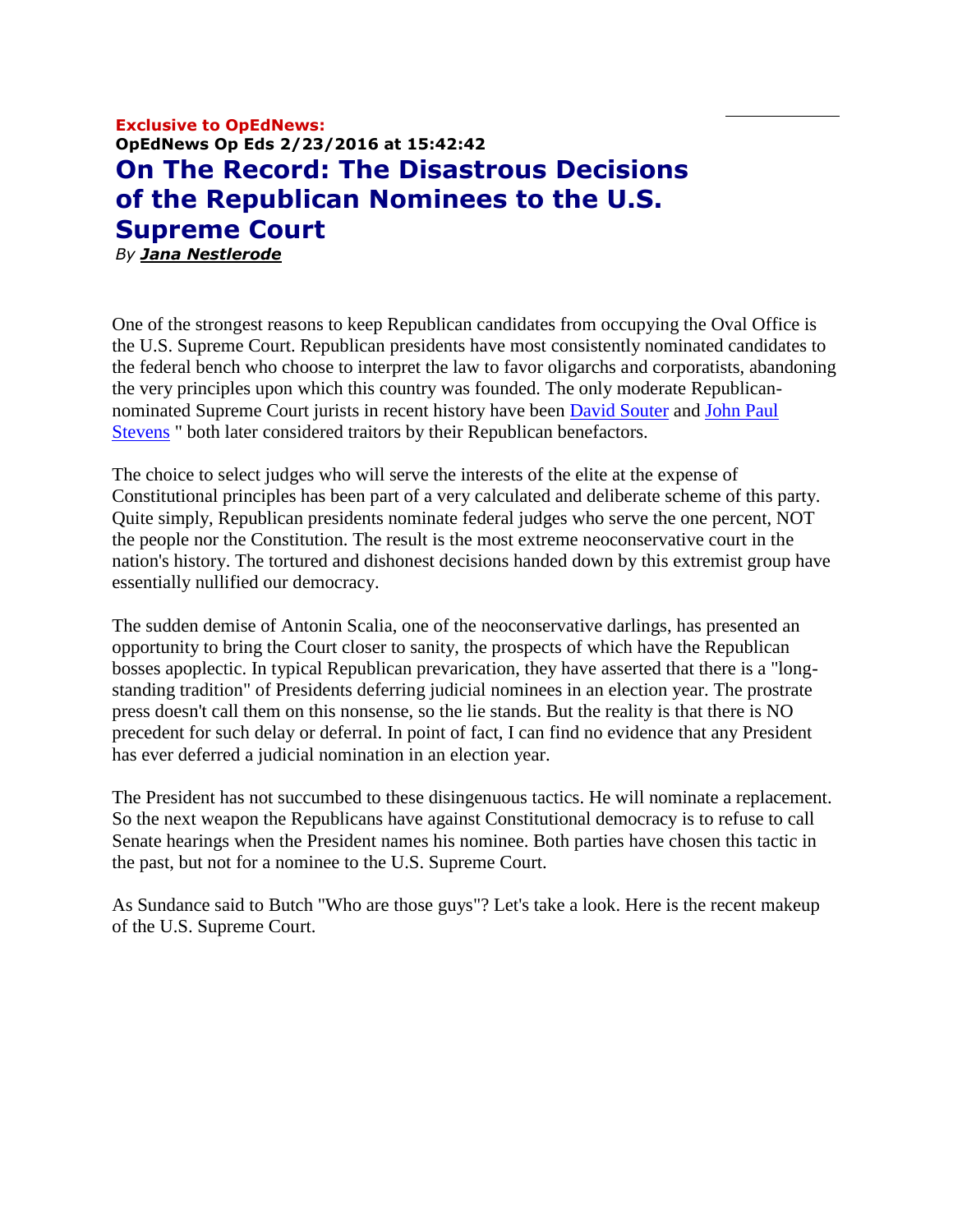| Justice                    | Appointed by           | Year |
|----------------------------|------------------------|------|
| <b>Antonin Scalia</b>      | Ronald Reagan (R)      | 1986 |
| <b>Anthony Kennedy</b>     | Ronald Reagan (R)      | 1987 |
| <b>Clarence Thomas</b>     | George H.W. Bush (R)   | 1991 |
| <b>Ruth Bader Ginsburg</b> | William J. Clinton (D) | 1993 |
| Stephen Breyer             | William J. Clinton (D) | 1994 |
| <b>John Roberts</b>        | George W. Bush (R)     | 2005 |
| <b>Samuel Alito</b>        | George W. Bush (R)     | 2005 |
| Sonia Sotomayor            | Barack Obama (D)       | 2009 |
| Elena Kagan                | Barack Obama (D)       | 2010 |

*(image by Jana Nestlerode)* [DMCA](http://www.opednews.com/populum/dmca.php)

Pundits and commentators like to characterize this court as composed of five conservatives and four liberals. That's inaccurate. The above court was composed of four extremists (Alito, Roberts, Scalia and Thomas), one relatively traditional conservative (Kennedy) and four moderates (Ginsburg, Breyer, Sotomayor and Kagan). We haven't had a true "liberal" on the bench since Thurgood Marshall. Justice Kennedy often sides with his extremist colleagues, giving them the ability to make new laws and change old ones in some very disturbing ways.

Judges have broad discretion to interpret law. "Textualist" jurists claim to look solely to the letter of the law, interpreting it as literally as possible. Thus Justice Hugo Black could not bring it upon himself to overturn a 1958 Connecticut law that criminalized the use of contraception. He could find no right of privacy, even for married couples, in the Constitution. "Non-textualists" are more willing to interpret laws in ways consistent with both the original intent of the authors and the evolution of both technology and culture. Thus Justice Black's brethren could look beyond the literal words of a clause or statute to determine the law's real purpose and render a decision faithful to that. They found that a law criminalizing the use of contraceptives violated an inherent Constitutional right to privacy intended by the founders.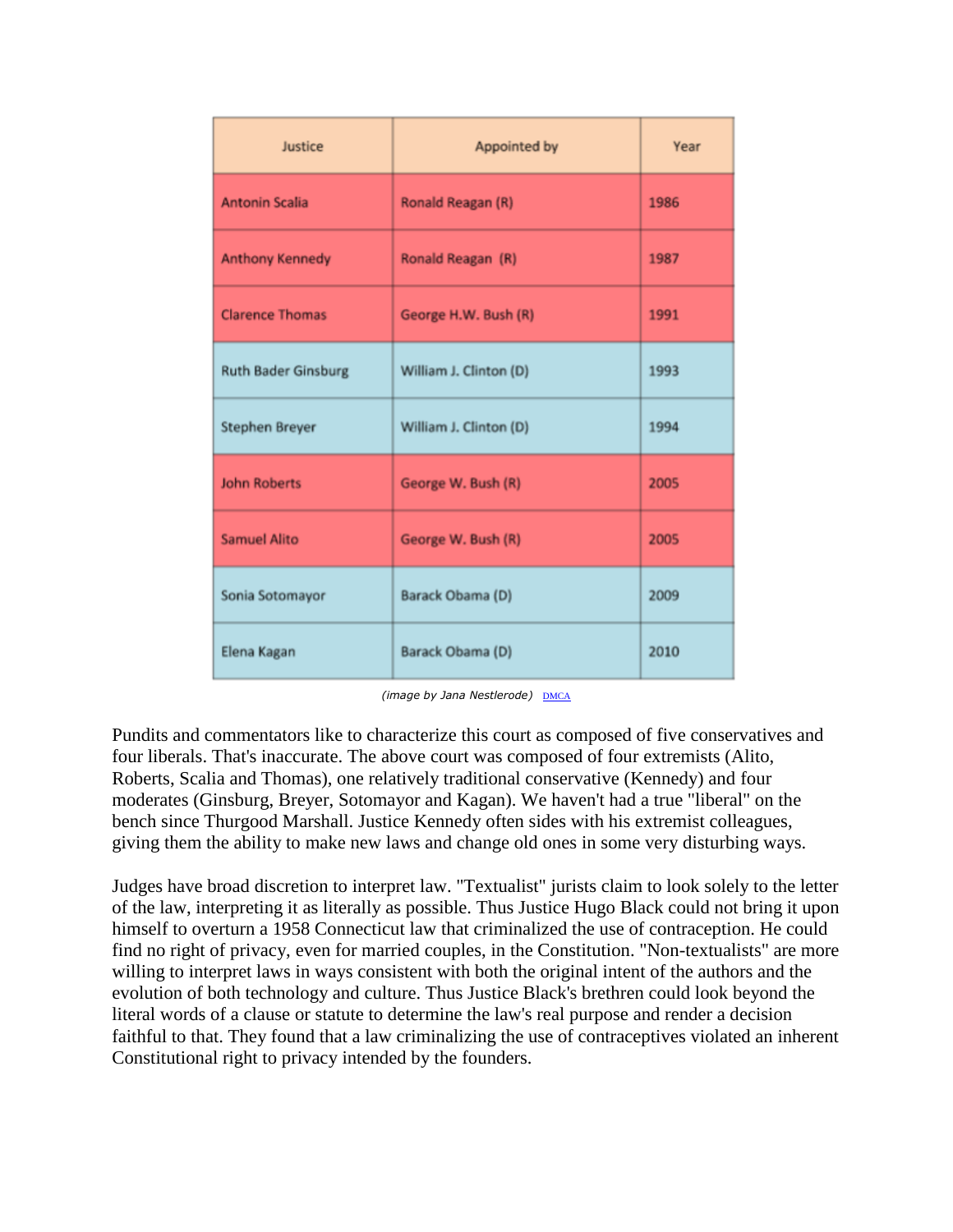But no judge is a pure "textualist" or a pure "non-textualist". Good judges try to ensure a just outcome consistent with the law they are called upon to review. But some judges decide the outcome they would like to see and then reason backwards to get there. And if those judges want to see a particular party win, they can always find a way to interpret the law to ensure that win. The neoconservative radicals on our current Court have worked hard, torturing the laws and our Constitutional guarantees, to ensure that the corporate elite win, even when an objective application of the law would call for a very different result.

Let's look at a few of the decisions that these Republican -nominated and quite radical jurists have given us.

# [Bush v. Gore \(2000\)](http://caselaw.findlaw.com/us-supreme-court/531/98.html)

National elections are governed largely by state laws. The U.S. Supreme Court had no business granting certiorari in the case, but when they did, many Constitutional scholars realized that political influence was at work. In a rare unsigned opinion, the neoconservative majority awarded the Presidency to George W. Bush. In what was clearly a political decision [wholly](http://www.amazon.com/The-Betrayal-America-Undermined-Constitution/dp/156025355X)  [bereft of any constitutional foundation,](http://www.amazon.com/The-Betrayal-America-Undermined-Constitution/dp/156025355X) the Court stopped the legitimate counting of votes in the state of Florida to ensure a Republican president. The neoconservative majority served its own interests by consciously and deliberately thwarting Florida law and the will of the people. This decision marked a sea change for many constitutional scholars. The abject corruption of the court was now on undisguised display for all of the world to see. Jeffrey Toobin [wrote](http://www.amazon.com/The-Nine-Inside-Secret-Supreme/dp/1400096790) that Justice Souter was so appalled by the behavior of the Court that it was difficult for him to continue. He retired as soon as he was eligible under [federal law](https://www.law.cornell.edu/uscode/text/28/371) in 2009. It is a rare event for a U.S. Supreme Court Justice to resign at such a relatively young age, yet that's exactly what he did.

It took orchestrated [corruption of our election system](http://www.amazon.com/s/ref=nb_sb_noss?url=search-alias=aps&field-keywords=was+the+2000+presidential+electionn+stolen) to install George W. Bush as President, and the U.S. Supreme Court had to torture the Constitution to ensure the desired outcome. George W. Bush brought us two of the most disastrous presidential terms in our nation's history. The terrible ramifications of his presidency will continue for decades, perhaps for generations. Al Gore was the [true](http://nymag.com/daily/intelligencer/2012/06/yes-bush-v-gore-did-steal-the-election.html) [winner](http://www.theguardian.com/world/2001/jan/29/uselections2000.usa) of that 2000 election, and it is apparent that the entire world would have been better off had he taken his rightful place in the White House.

# [Ledbetter v. Good year Tire and Rubber Company \(2007\)](http://caselaw.findlaw.com/us-supreme-court/550/618.html)

Lily Ledbetter proved that she had been discriminated against on the basis of her gender under [Title VII of the Civil Rights Act of 1964.](http://www.eeoc.gov/laws/statutes/titlevii.cfm) She proved that she had been paid substantially less for the same work as her male counterparts. A federal jury in the U.S. District Court awarded her back pay and damages after hearing strong evidence of gender discrimination against her by Goodyear. Overturning that jury's decision, the neoconservative majority held that the plaintiff could not recover damages because she had not filed her complaint within 180 days of the unlawful employment practice as allegedly required by the statute. According to this callous neoconservative majority, each pay period constituted an employment practice, and the clock was reset every time Goodyear issued a paycheck. It refused to consider or accept the harsh reality that Goodyear was engaging in a continuous act of overt discrimination against the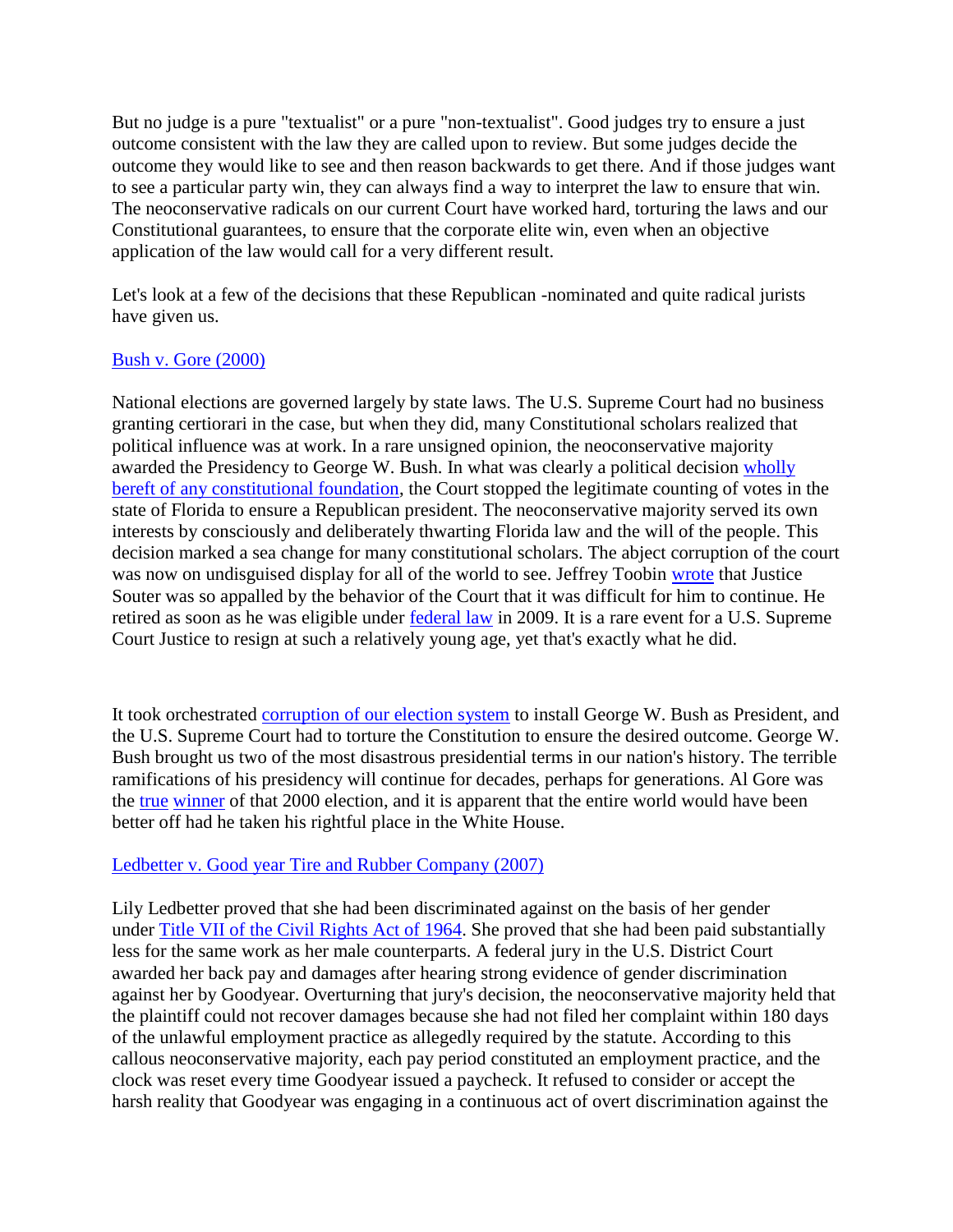plaintiff over many years. Nor did the majority consider the fact that such pay discrimination is nearly impossible to discover since salaries of private employees are not public information. They cleverly and effectively found a way to find in favor of the corporation and avoid a just outcome.

The four moderate and dissenting justices stated that the majority had chosen a "cramped interpretation" of the statute wholly incompatible with its purposes of preventing employment discrimination and ensuring equal opportunities for all workers based on merit. A decision consistent with the obvious intent of the law would have been to hold that Goodyear had engaged in a continuous act of discrimination over many years and used privacy protocols to ensure that this discrimination was not discoverable. Such conduct is the kind that Congress meant to proscribe. The neoconservatives chose a hyper-technical interpretation of the law that effectively defeated the very purpose of the law. It was, unfortunately, very typical of a neoconservative majority that never met a corporation it didn't like.

## [In re Troy Anthony Davis \(2009\)](http://www.scotusblog.com/wp-content/uploads/2009/08/court-order-Davis.pdf)

Troy Anthony Davis was convicted of murder in the first degree and sentenced to death. Nearly all of the prosecution witnesses subsequently recanted, and several named a prosecution witness as the actual shooter. The moderate justices prevailed in this case, and took the unusual step of ordering the lower federal court to hold a hearing to determine whether the evidence provided credible proof of actual innocence. Justice Stevens [reiterated](http://www.supremecourt.gov/opinions/08pdf/08-1443Stevens.pdf) a lower court judge's sentiment in so holding: "it would be an atrocious violation of our Constitution and the principles upon which it is based to execute an innocent person". Rational people universally agree that executing the innocent is not only amoral, but unconstitutional.

Shockingly, and typically, Justices Scalia and Thomas dissented. [According to Justice](http://caselaw.findlaw.com/us-supreme-court/08-1443.html)  [Scalia,](http://caselaw.findlaw.com/us-supreme-court/08-1443.html) "this Court has never held that the Constitution forbids the execution of a convicted defendant who has had a full and fair trial but is later able to convince a habeas court that he is "actually" innocent." Even if Justice Scalia is correct in that statement, it is an outrage that should be corrected. Any human being with a conscience, a moral compass and a rudimentary understanding of the founding principles would agree. Such callousness and disregard for fundamental principles of due process are deplorable in anyone holding a judicial position.

# [Connick v. Thompson \(2010\)](http://caselaw.findlaw.com/us-supreme-court/09-571.html)

In one of the Court's most obscene rulings, the neoconservative majority held that a defendant who had been the victim of egregious prosecutorial misconduct could not collect damages. John Thompson was convicted of murder in the first degree as the result of not one, but four prosecutors withholding exculpatory evidence. John Thompson had spent eighteen years in prison, fourteen of those years on death row awaiting execution, when a defense investigator found the evidence buried in the files of the New Orleans Police Department. Four prosecutors knew of this evidence and failed to turn it over to the defense. Just as importantly, these morally bankrupt prosecutors failed to adhere to their oath to seek justice, not just a conviction. After his release and exoneration, Thompson sued the District Attorney's Office. A federal jury declared their outrage by awarding him fourteen million dollars in damages. The judge concurred and added an award of one million dollars in attorneys' fees. This was a civil matter involving money that would serve as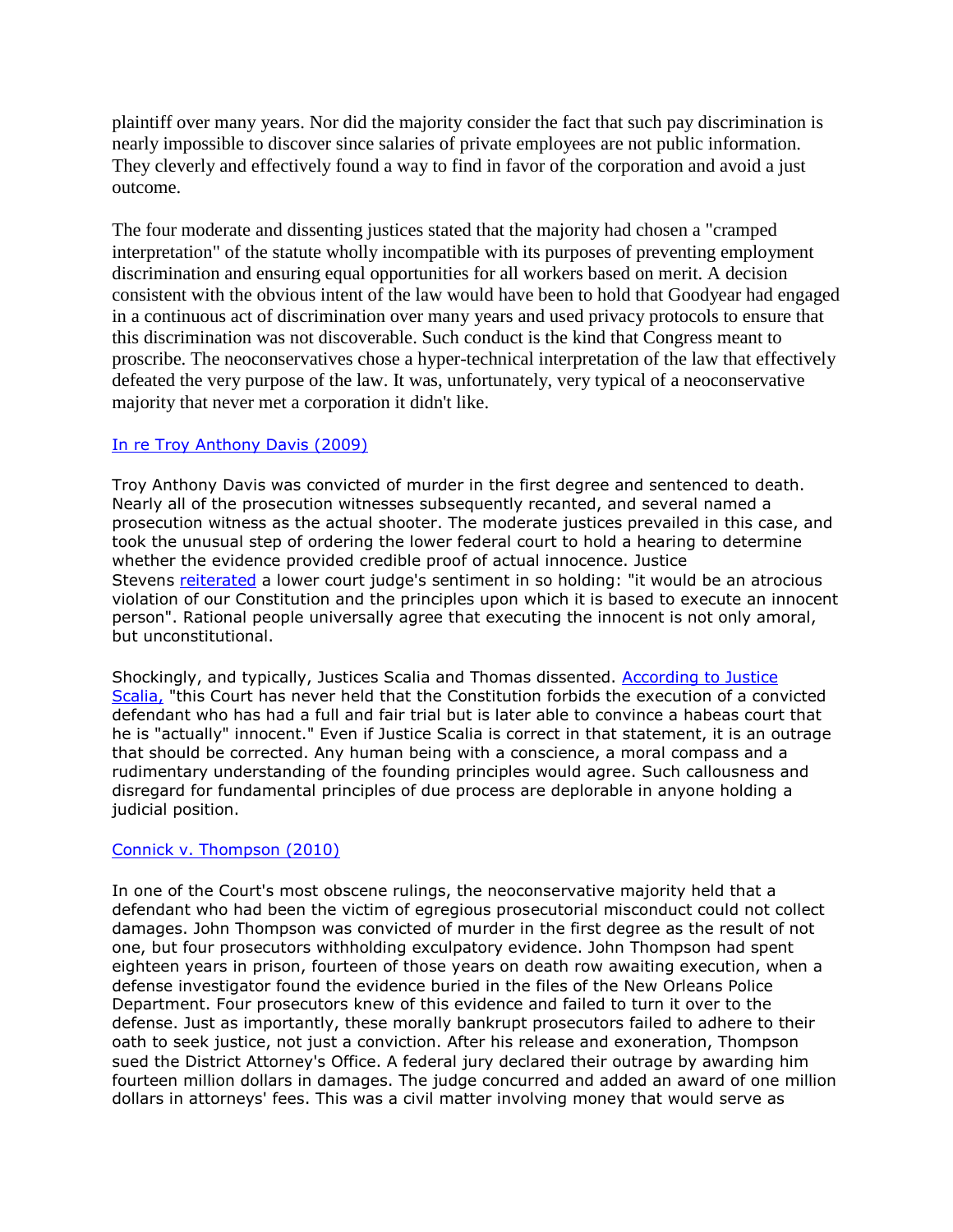reparation for taking years of Thompson's life and subjecting him to the horrors of death row. But one could reasonably argue that these prosecutors should be jailed for malicious prosecution and/or obstruction of justice. That didn't happen.

So what did our neoconservative majority do? They overturned the jury's verdict and gave Thompson nothing. Thompson had argued that the District Attorney, Harry Connick should be held liable for failure to train his prosecutors regarding their legal obligation to turn over exculpatory evidence [\(Brady material\)](http://caselaw.findlaw.com/us-supreme-court/373/83.html) to the defense. In fact, Connick admitted at trial that the training in his office was inadequate. Connick himself had been sanctioned in the past for failure to turn over exculpatory evidence. The neoconservative majority found a way to ignore the overwhelming evidence of liability, and held that under the applicable [federal](https://www.gpo.gov/fdsys/pkg/USCODE-2009-title42/pdf/USCODE-2009-title42-chap21-subchapI-sec1983.pdf)  [law,](https://www.gpo.gov/fdsys/pkg/USCODE-2009-title42/pdf/USCODE-2009-title42-chap21-subchapI-sec1983.pdf) Thompson was required to prove a pattern of misconduct, not a single incident of misconduct in order to prevail. They concluded that Thompson had not done so and overturned the jury's award.

The dissent written by Justice Ginsburg and joined by her moderate brethren revealed the true facts which the majority had conveniently disregarded. She was so appalled by the majority's decision that she read her dissent in its entirety from the bench. She stated that the evidence showed categorically (and the federal jury agreed) that at least four prosecutors either misunderstood their obligations under Brady, or deliberately ignored them. Those prosecutors withheld this evidence from the defense and from the Court despite having multiple opportunities to disclose it over nearly two decades.

Brady violations like these are the most common kinds of prosecutorial misconduct and among the most egregious. These violations can and do lead to the wrongful convictions and even wrongful executions of innocent citizens. The importance of a prosecutor's obligation under Brady cannot be overstated. But these prosecutors violated not only these essential obligations; they also violated the most basic tenets of human decency.

Prosecutors have enormous power, and to knowingly allow an innocent man to be put to death is so gross an abuse of that power that is should be punishable in the criminal courts. But our neoconservative majority could not even hold these disgraceful prosecutors civilly liable. The neoconservative majority essentially rubberstamped the transformation of our criminal justice system from one that promises citizens ["fundamental fairness"](https://www.law.cornell.edu/constitution/fifth_amendment) to one more akin to a totalitarian state.

### [Citizens United v. FEC](http://caselaw.findlaw.com/us-supreme-court/08-205.html) (2010)

In what has to be the most intellectually disingenuous decision of the present day, the neoconservatives gave the corporate elite the brass ring. Essentially removing all restrictions on campaign donations to elected officials, the Court blessed the United States as an official oligarchy, effectively destroying whatever remains of a democracy we had. It was a staggeringly magnanimous giveaway to the rich -- allowing unprecedented influence and access to those in power. No longer do our elected representatives have to respond to the electorate. They're beholden only to their corporate donors. The voters were rendered irrelevant in one shockingly corrupt decision.

This decision had been a [goal of the corrupt](http://www.amazon.com/Dark-Money-History-Billionaires-Radical/dp/0385535597) for some time. Those seeking to disenfranchise 99% of the voters had built a steady movement to achieve this goal. A 1976 U.S. Supreme [Court decision](http://caselaw.findlaw.com/us-supreme-court/424/1.html) held incongruously that money was the equivalent of speech. That set the groundwork for future decisions to then protest any "limitation" on "speech" and allow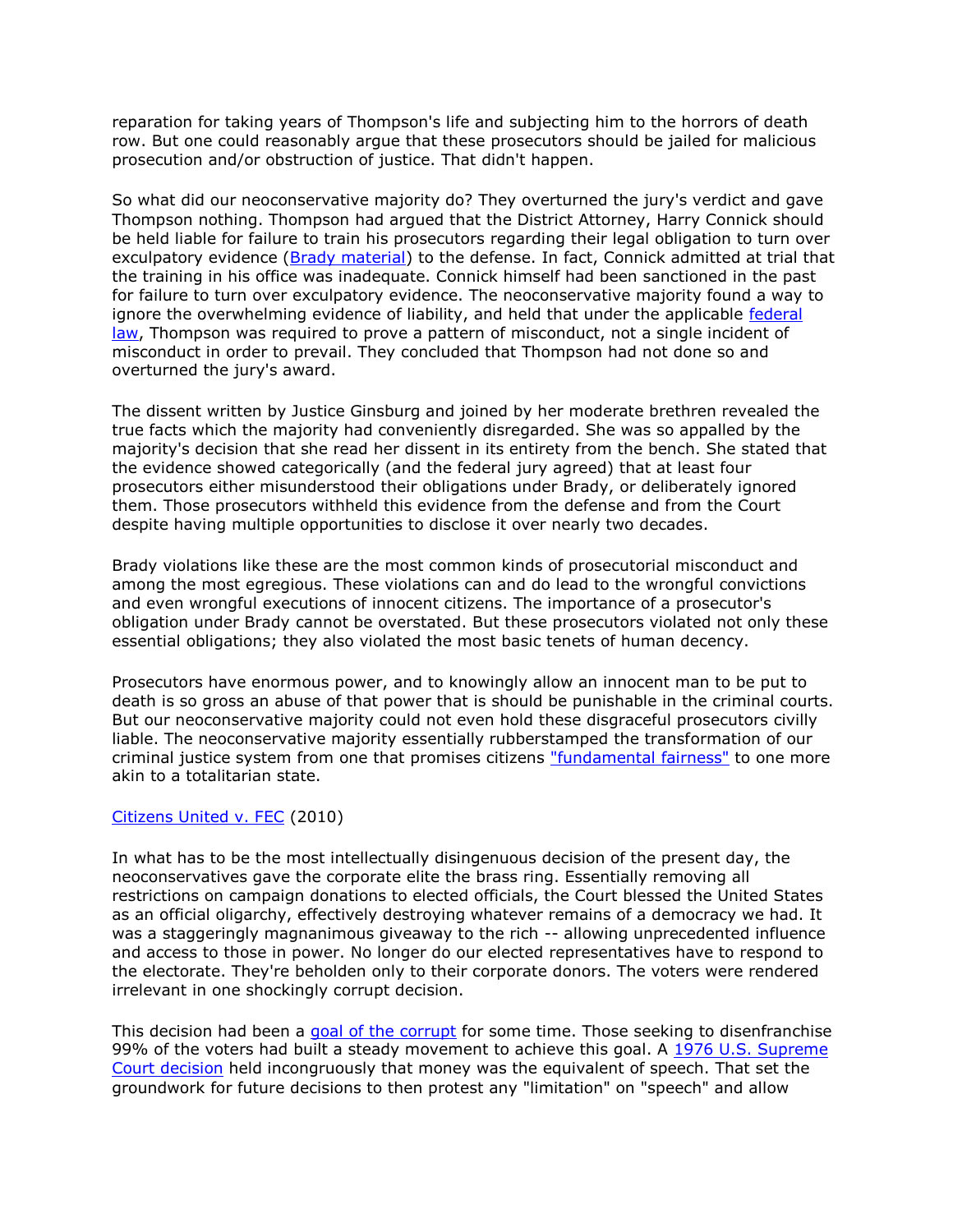unlimited payoffs to our officials. Citizens United was a complete corruption of our elections and of our democracy -- brought to us by our Republican-nominated neoconservatives.

The Court was initially asked to decide a narrow question about the airing of a film critical of Hillary Clinton. But the nefarious intent of the neoconservatives was apparent when the Chief Justice asked the parties to reframe the issue so that the Court could address the broader issue of whether limitations on campaign spending infringe upon the freedom of speech. Traditionally, the Court addresses only the issue or issues brought to it by the parties. But in this case, the neoconservatives saw an opportunity to provide the corporate elite with near complete control of our elected representatives and they seized the moment.

In a follow-up [case,](http://caselaw.findlaw.com/us-supreme-court/12-536.html) the U.S. Supreme Court reaffirmed the invalidation of campaign spending laws and stated that such spending to influence our elected officials is "a central feature of democracy -- that constituents support candidates who share their beliefs and interests, and candidates who are elected can be expected to be responsive to those concerns." It is axiomatic that the more "support" a candidate receives, the more "responsive" he will be to that supporter. It would seem that bribery of our elected officials is no longer a crime. Charles and David Koch -- the poster children for the privileged and corrupt elite - have [pledged](https://www.washingtonpost.com/politics/koch-backed-network-aims-to-spend-nearly-1-billion-on-2016-elections/2015/01/26/77a44654-a513-11e4-a06b-9df2002b86a0_story.html) to spend nearly one billion dollars to ensure that the next President is one who is loyal to the oligarchy and not the democracy. This outright purchase of our elected representatives is now legal thanks to our neoconservative Republicannominated jurists.

#### [Shelby County v. Holder](http://caselaw.findlaw.com/us-supreme-court/12-96.html) (2013)

The Voting Rights Act of 1965 was designed to stop rampant discrimination against black voters prevalent in southern states. The Act required certain states known for their racist practices to obtain preclearance from the Department of Justice before passing voting laws. The formula for preclearance established by the DOJ had worked effectively for decades. The neoconservative political agenda includes suppressing voter turnout whenever and wherever possible. [The American Legislative Exchange Council,](https://www.alec.org/) the corporate lobbying group dedicated to ensuring the election of neoconservatives, provided states with model legislation designed to reduce voter turnout -- the infamous voter identification laws. These laws intentionally target the poor, the elderly, the disabled and urban voters who are less likely to have a drivers' license or state-issued photo identification.

The Republican-nominated majority of the U.S. Supreme Court struck down the preclearance formula that had worked for decades to reduce racial discrimination. The Court reasoned that the formula interfered with states' rights to conduct elections (never mind the contrary holding in Bush v. Gore). Southern states almost immediately passed laws that would have failed the preclearance requirements, effectively rendering tens of thousands of citizens ineligible to vote.

Justice Ginsberg, writing a dissent joined by the other moderates on the bench stated "throwing out preclearance when it has worked " to stop discriminatory changes is like throwing away your umbrella in a rainstorm because you are not getting wet". The neoconservative majority's decision was not based upon Constitutional principles, but on a political agenda designed to ensure that those without means have no voice in our democracy.